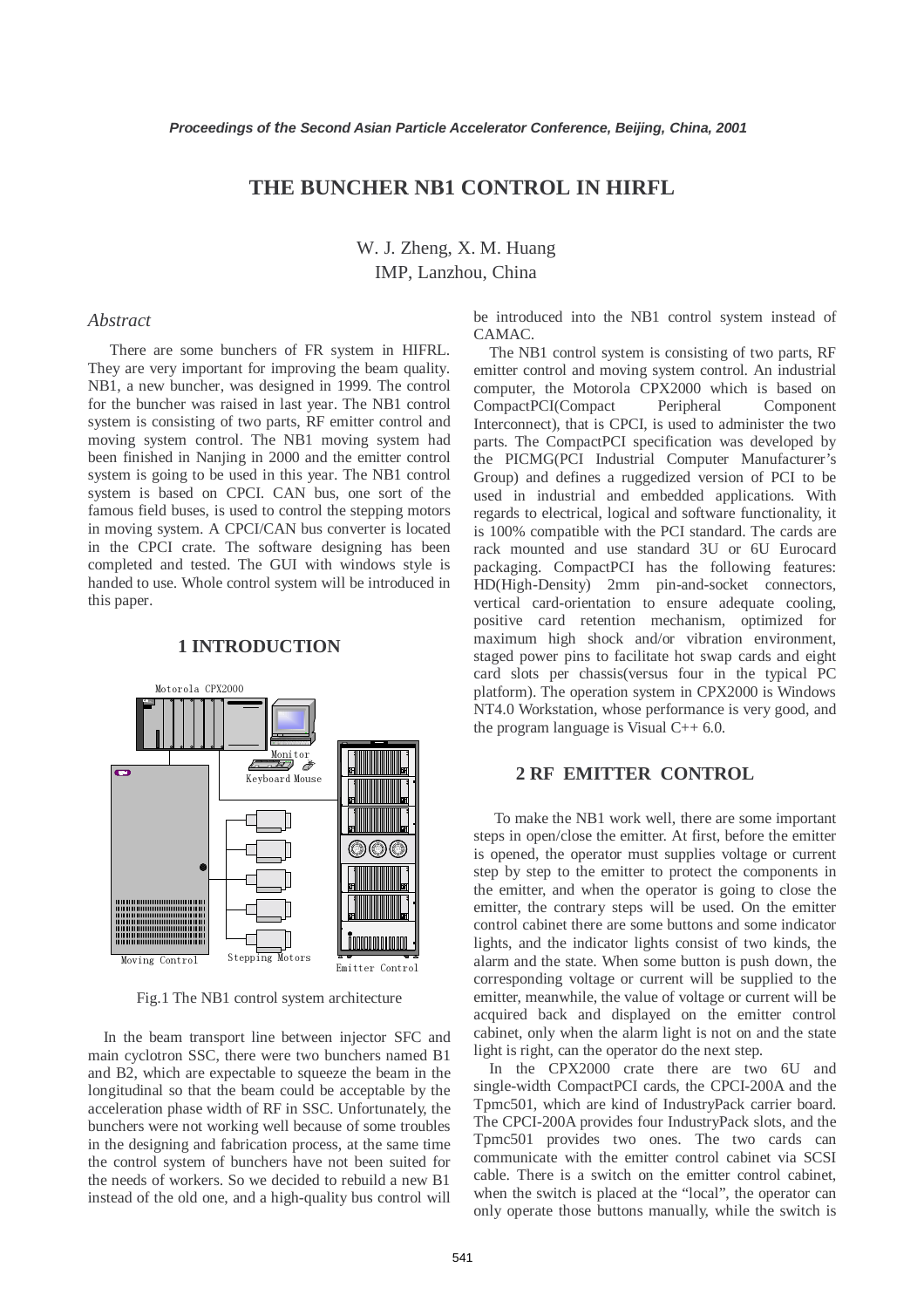placed at the "remote", both manual and computer control are manipulable.

Because the price of the CPCI-200A driver is very high, it is not purchased. So we have to write this driver in DriverStudio, which is thinked more prevail than other driver development tools, such as DDK and WinDriver, and now the driver has been finished and works well.



Fig.2 The interface of the computer control of RF Emitter

### **3 MOVING SYSTEM CONTROL**

In the NB1 there are many capacitance boards, which are used to change the frequency of electric field in the NB1, so that the beam can be held in the pipeline. These capacitance boards are drove by the stepping motors. The moving control cabinet has an industrial control computer in which there is a card, and the card has two CAN(Controller Area Network) interfaces, one is used to transfer the control information to PLC(Program Logic Controller), and the PLC decode the control information and drive the five stepping motors, the other is used to communicate with the CPX2000 by CAN bus. So in the CPX2000 there is a CP350 card which is 3U and single-width.



Fig.3 The architecture of CAN bus connect

CAN is a common, small area network solution that

supports distributed product and distributed system architectures. The CAN bus is used to interconnect a network of electronic nodes or modules. Typically, a two wire, twisted pair cable is used for the network interconnection. CAN is implemented by a large number of industries including automotive, truck, bus, agriculture, marine, construction, medical, factory automation, textile, and many others. CAN has the following features: allows real time control with high level security, a network taking into account especially severe environmental temperature, electromagnetic radiance and vibration, a multimaster serial, normalised, flexible and modular network (ISO 11519-1 and ISO 11898), a network with priority message notion and a distinction between temporary and permanent errors, a network with messages up to 8 data bytes protected by a 15 bits CRC, CAN is able to work up to 1 Mbits/s and a network with a development and maintenance environment. The moving control cabinet has a control panel on which there are some state lights to indicate the status of the five stepping motors and some buttons to select the control objects and styles, the relative position of the five stepping motors are displayed on the control panel too. So when the position of some stepping motor is out of the limited, the operator must be careful at this time, or the stepping motor could be damaged. Obviously this belongs to manual operation, of course you can control these objects by computer, similarly there is a local/remote switch on the control panel.



Fig.4 The interface of the computer control of Moving System

#### **4 SOFTWARE ARCHITECTURE**

The program running in the CPX2000 is writed in Visual C++6.0, which is very good OOP(Orient Object Program) language. The main features of the OOP are inherit, encapsulation and multiplicity. Since there are many control systems, such as moving control system and emitter control system, each control system consists of many named devices too, such as position monitor and